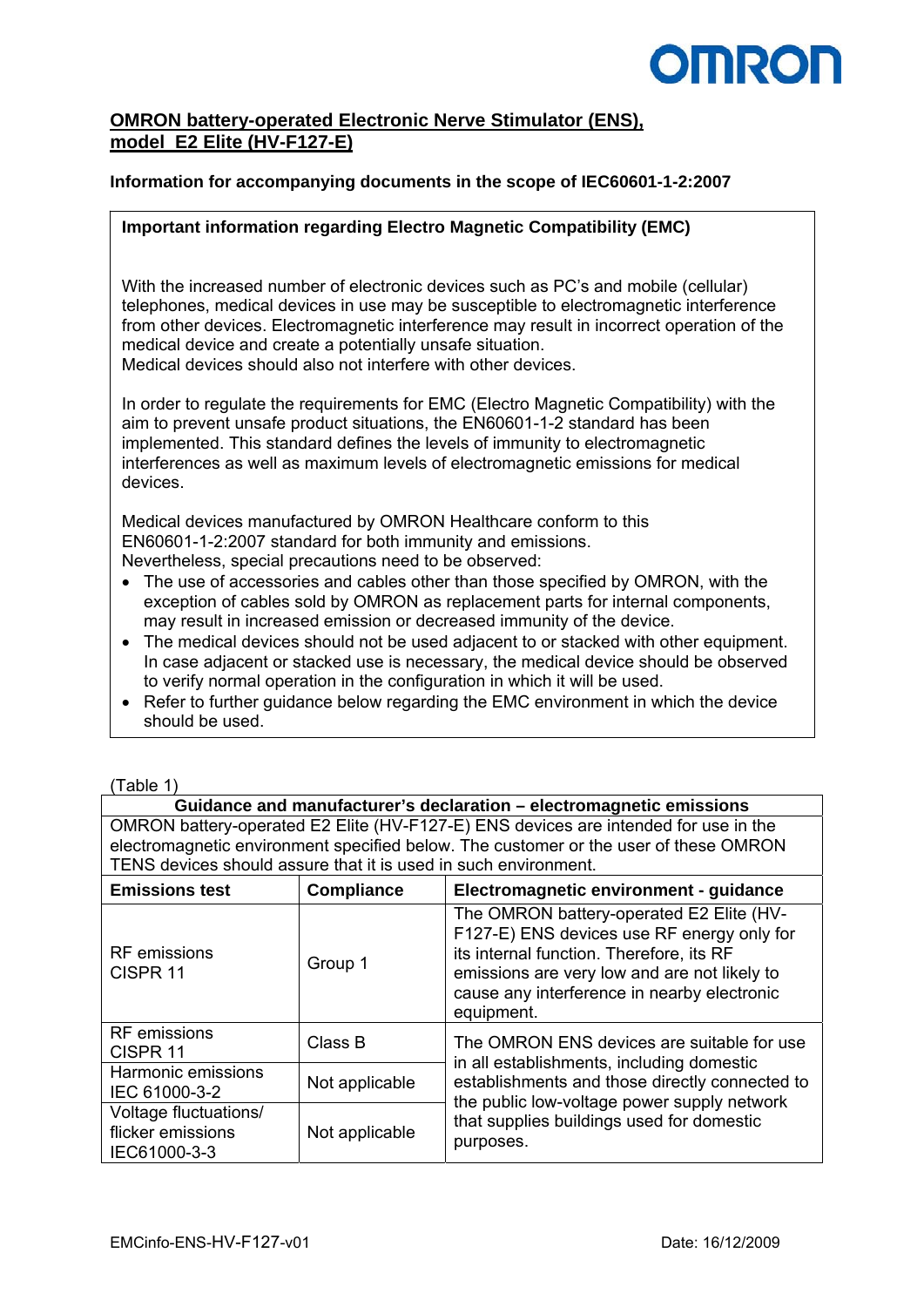

(Table 2)

**Guidance and manufacturer's declaration – electromagnetic immunity**  OMRON battery-operated E2 Elite (HV-F127-E) ENS devices are intended for use in the electromagnetic environment specified below. The customer or the user of these ENS devices should assure that it is used in such environment.

| <b>Immunity test</b>                                                                                   | <b>IEC 60601</b><br><b>Test level</b> | <b>Compliance</b><br>level | Electromagnetic environment -<br>guidance                                                                                                               |
|--------------------------------------------------------------------------------------------------------|---------------------------------------|----------------------------|---------------------------------------------------------------------------------------------------------------------------------------------------------|
| Electrostatic<br>discharge (ESD)<br>IEC 61000-4-2                                                      | $±6$ kV contact<br>±8 kV air          | ±6 kV contact<br>±8 kV air | Floor should be wood, concrete, or<br>ceramic tile. If floors are covered with<br>synthetic material, the relative<br>humidity should be at least 30 %. |
| Electrical fast<br>transient/burst<br>IEC 61000-4-4                                                    | Not applicable                        | Not applicable             | Not applicable                                                                                                                                          |
| Surge<br>IEC 61000-4-5                                                                                 | Not applicable                        | Not applicable             | Not applicable                                                                                                                                          |
| Voltage dips,<br>short interruptions<br>and voltage<br>variations on<br>power supply<br>IEC 61000-4-11 | Not applicable                        | Not applicable             | Not applicable                                                                                                                                          |
| Power frequency<br>(50/60 Hz)<br>magnetic field<br>IEC 61000-4-8                                       | $3$ A/m                               | $3$ A/m                    | Power frequency magnetic fields<br>should be at levels characteristic of a<br>typical location in a typical<br>commercial or hospital environment.      |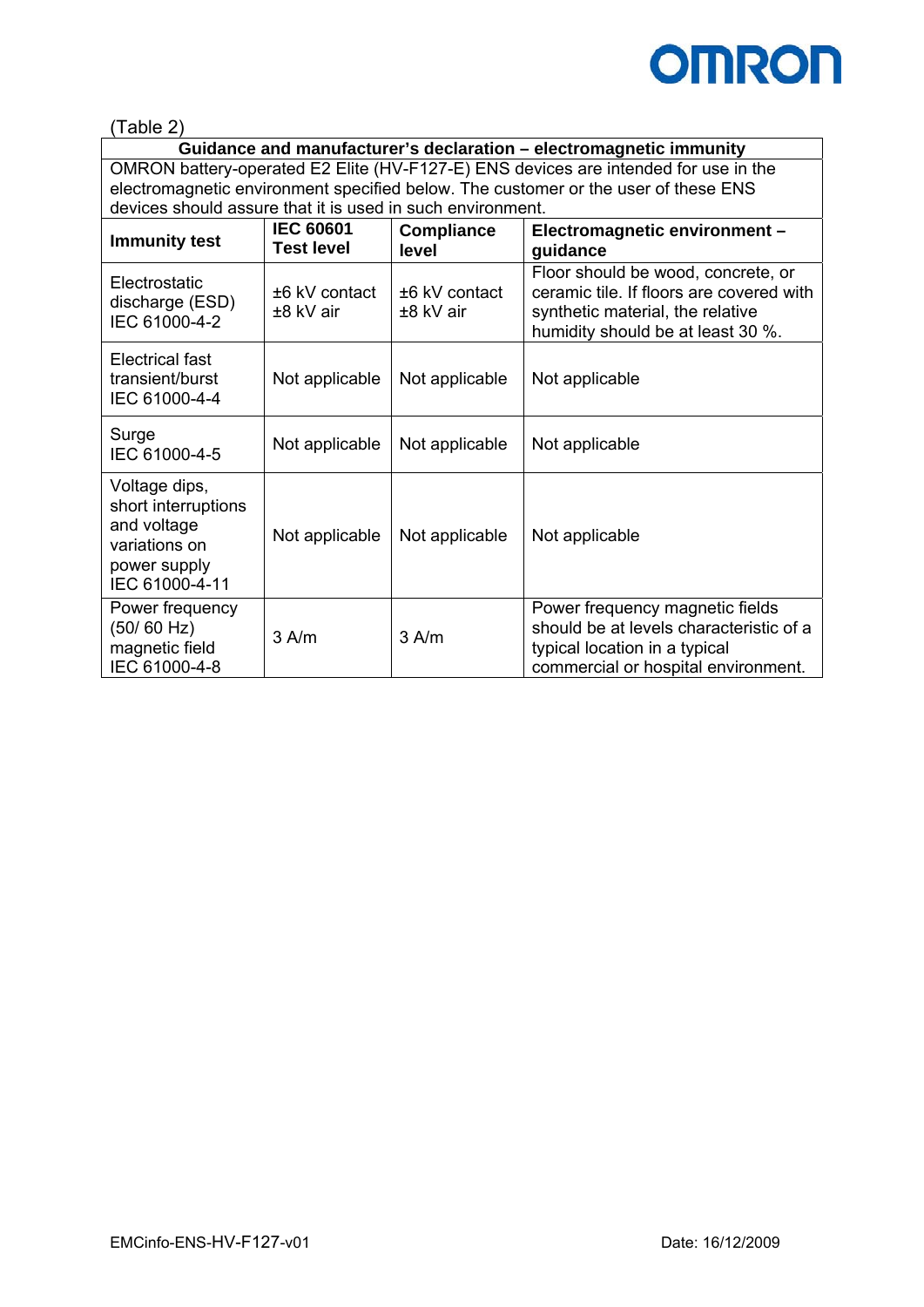

### (Table 4)

**Guidance and manufacturer's declaration – electromagnetic immunity**  OMRON battery-operated E2 Elite (HV-F127-E) ENS devices are intended for use in the electromagnetic environment specified below. The customers or the users of these ENS devices should assure that it is used in such environment.

| <b>Immunity test</b>                 | <b>IEC 60601</b><br><b>Test level</b> | <b>Compliance</b><br>level | Electromagnetic environment -<br>guidance                                                                                                                                                                                                                                                                                                                                                                                                                                                |
|--------------------------------------|---------------------------------------|----------------------------|------------------------------------------------------------------------------------------------------------------------------------------------------------------------------------------------------------------------------------------------------------------------------------------------------------------------------------------------------------------------------------------------------------------------------------------------------------------------------------------|
| <b>Conducted RF</b><br>IEC 61000-4-6 | Not applicable                        |                            | Portable and mobile RF<br>communications equipment should<br>be used no closer to any part of the<br>OMRON E2 Elite (HV-F127-E) ENS<br>devices including cables, than the<br>recommended separation distance<br>calculated from the equation<br>appropriate to the frequency of the<br>transmitter.<br><b>Recommend separation distance</b><br>$d = 1.2 \sqrt{P}$<br>$d = 1.2 \sqrt{P}$ 80 MHz to 800 MHz<br>$d = 2.3 \sqrt{P}$ 800 MHz to 2.5 GHz<br>where $P$ is the maximum output    |
| <b>Radiated RF</b><br>IEC 61000-4-3  | 3 V/m<br>80 MHz to<br>$2.5$ GHz       | 3 V/m                      | power rating of the transmitter in<br>watts (W) according to he<br>transmitter manufacturer and d is<br>the recommended separation<br>distance in meters (m).<br>Field strengths from fixed RF<br>transmitters as determined by an<br>electromagnetic site survey, <sup>a</sup> should<br>be less than the compliance level in<br>each frequency range. <sup>b</sup><br>Interference may occur in the<br>vicinity of equipment marked with<br>he following symbol:<br>$((\cdot, \cdot))$ |

Note1: At 80 MHz and 800 MHz, the higher frequency range applies. Note2: These guidelines may not apply in all situations. Electromagnetic propagation is affected by absorption and reflection from structures, objects, and people.

<sup>a</sup> Field strengths from fixed transmitters, such as base stations for radio (cellular/ cordless) telephones and land mobile radio, AM and FM radio broadcast, and TV broadcast cannot be predicted theoretically with accuracy. To assess the electromagnetic environment due to fixed RF transmitters, an electromagnetic site survey should be considered. If the measured field strength in the location in which the OMRON ENS devices are used exceeds the applicable RF compliance level above, the OMRON ENS device should be observed to verify normal operation. If abnormal performance is observed, additional measures may be necessary, such as reorienting or relocating the OMRON ENS device.  $b$  Over the frequency range 150 kHz to 80MHz, field strengths should be less than 3 V/m.